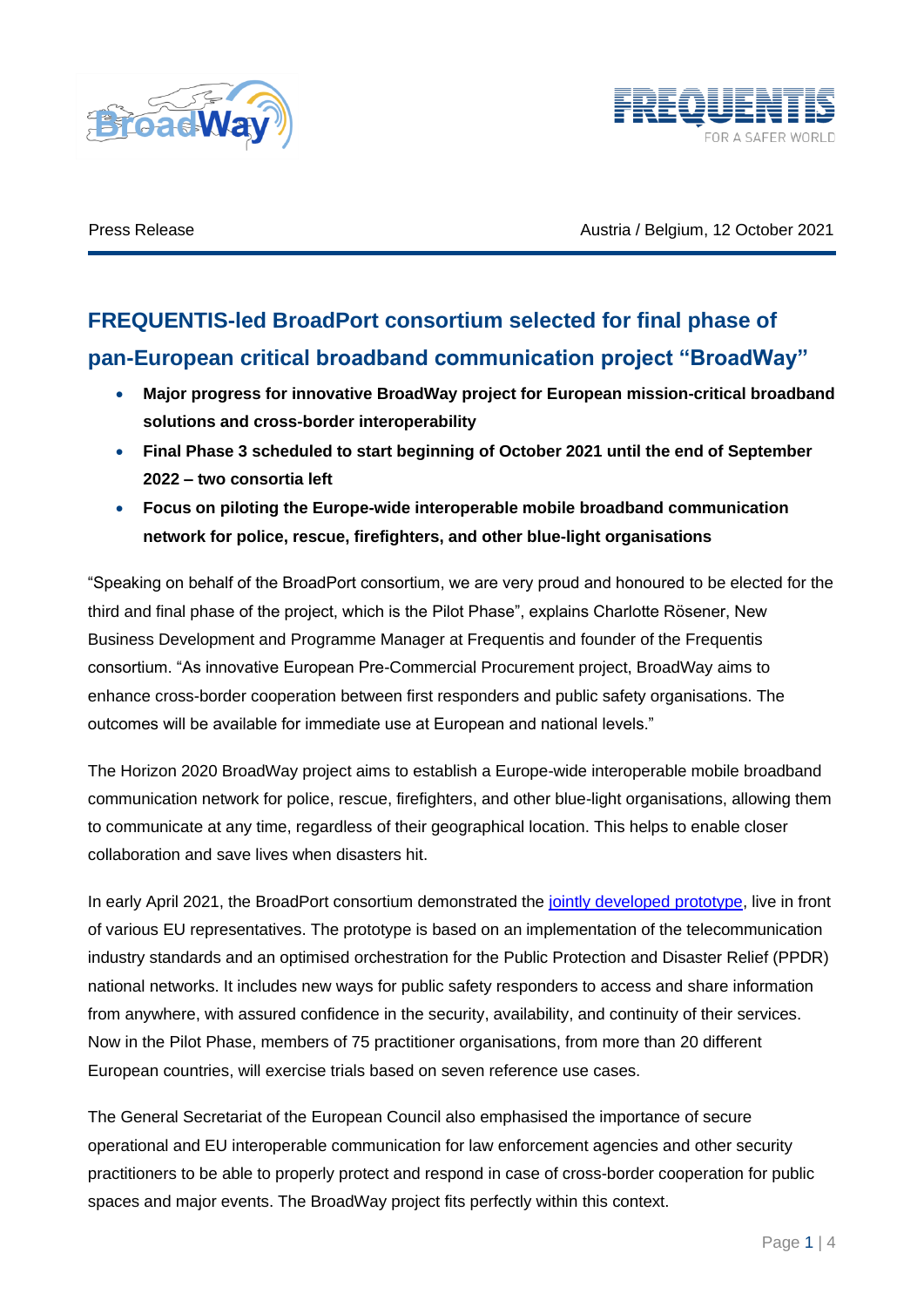



The Frequentis consortium of BroadWay Phase three consists of the following partners: Crosscall, ETELM, Halys, Municipality of Málaga, Nemergent Solutions SL, and Universidad de Málaga. The subcontractors are: Arico Technologies, Control Center Apps GmbH, Comfone, Eutelsat SA, Lyfo, PrioCom B.V., Telefónica I+D, T-Mobile Netherlands B.V., and Virtual Fort Knox AG.

The BroadWay Group of Procurers includes 11 ministries or their delegated agencies responsible for providing public safety communication capabilities in their country. They currently provide mobile communication services to 1.4 million first responders across Europe. The countries involved in the BroadWay Pre-Commercial Procurement (PCP) include Belgium, Czech Republic, Estonia, Finland, France, Greece, Italy, Ireland, The Netherlands, Romania, and Spain.

Find more information at:<https://www.broadway-info.eu/>

The BroadWay Project has received funding from the European Union's Horizon 2020 research and development programme under Grant Agreement No. 786912.



# **About FREQUENTIS**

Frequentis, headquartered in Vienna, is a global supplier of communication and information systems for control centres with safety-critical tasks. Such 'control centre solutions' are developed and marketed by Frequentis in the business sectors Air Traffic Management (civil and military air traffic control, air defence) and Public Safety & Transport (police, fire brigade, ambulance services, shipping, railways). As a global player, Frequentis operates a worldwide network of branches, subsidiaries, and local representatives in more than 50 countries. Products and solutions from Frequentis can be found in over 40,000 operator working positions and in approximately 150 countries.

Founded in 1947, Frequentis considers itself to be the global market leader in voice communication systems for air traffic control with a market share of around 30%. In addition, the Frequentis Group's AIM (aeronautical information management) and AMHS (aeronautical message handling) systems, as well as GSM-R dispatcher working positions for Public Transport are industry leading solutions.

The shares of Frequentis AG are traded on the Vienna and Frankfurt Stock Exchange under the ticker symbol FQT (ISIN: ATFREQUENT09). In 2020, the Frequentis Group generated revenues of EUR 299.4 million and EBIT of EUR 26.8 million. Following the transaction with L3Harris, the number of employees is around 2,100.

For more information, please visit [www.frequentis.com](http://www.frequentis.com/)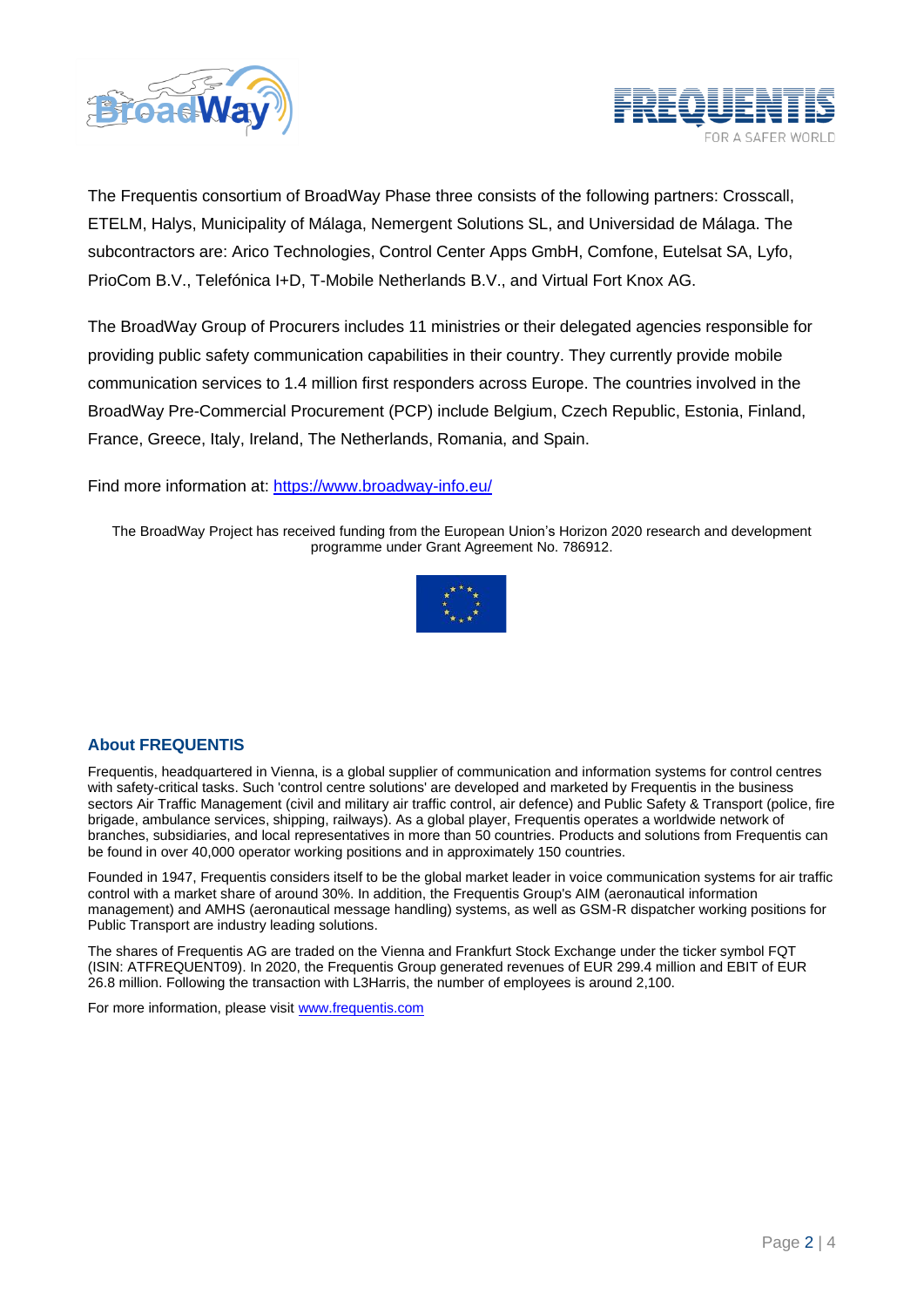



#### **About Arico Technologies**

Arico Technologies provides consultancy, training and project management services for the professional mobile radio industry. With its expertise in testing and certification, Arico Technologies is the independent subcontractor in the BroadWay project, responsible for the Technical Validation, Practitioner Evaluation and Acceptance support. [http://www.arico-tech.eu](http://www.arico-tech.eu/)

#### **About Comfone**

Comfone is a privately owned company with headquarters located in Bern, Switzerland and a number of regional offices following the sun. The company's mission is to provide borderless and easy communications to all people and all things.

Comfone supplies a complete portfolio of services and solutions for various customer's types such as MNOs, MVNOs, IoT/M2M solution providers and a wide range of service providers. This encompasses IPX Services, Data and Financial Clearing, Roaming Management (Key2roam Hub), Data Management and M2M End2End Monetisation Services.

# **About Control Center Apps GmbH**

Control Center Apps GmbH (CCA) is a provider of mobile solutions and cloud-based services for mission critical applications in the domains of Public Transport, Public Safety and Industry.

#### **About Crosscall**

CROSSCALL, creator of the outdoor mobile technology market, offers waterproof, durable and highly autonomous mobiles and smartphones. Cyril Vidal created Crosscall in 2009 to answer his specific needs as no existing mobiles met his expectations. The brand designs models perfectly adapted to the hostile and unpredictable environments encountered by athletes and professionals in the field (water, rain, humidity, dust, shocks…); as well as a range of highperformance accessories. With more than three million units sold, a turnover of 81 million euros and more than 20,000 points of sale, the French company, based in Aix-en-Provence, is currently pursuing its international evolution moving its mobiles upmarket, increasingly recognised for their quality and originality across borders.

#### **About ETELM**

ETELM is a French SME with a core expertise and a solid experience in Mission and Business Critical Radio. ETELM has been designing, developing and manufacturing radio infrastructure for private fixed and tactical networks (PMR, TETRA and lately Mission Critical LTE) for more than 40 years. As a developer and manufacturer, ETELM invests continuously in the R&D activities and has the flexibility to provide tailored solutions in full conformity with the ETSI/3GPP standards.

Within the framework of the BroadWay project, ETELM provides the BroadPort consortium with its Radio Access Infrastructure and Tactical Mission Critical Radio solution for quick and easy deployment in the field as well as its innovative, fully unified 4GLinked platform for a smooth transition from narrowband to broadband communications and seamless services across technologies.

#### **About Eutelsat SA**

Eutelsat SA is the third largest Geostationary satellite fleet operator in the world with global coverage. The Eutelsat Konnect service will provide the European wide satellite broadband connectivity.

#### **About Halys**

Halys is a French high technology company with 17 years of experience, which provides innovative LTE/4G/5G network solutions all around the world. Into BroadPort, Halys brings its broad expertise in carrier operations and inter-operators roaming and interworking. Halys will take care of the core 4G/5G elements of this project including its hubbing part for the relationship (roaming and interworking) between the partner countries (at mobile signalling and data) and the communications with the radio network.

#### **About Lyfo (Formerly Triple-9)**

Lyfo revolutionizes Mobile connectivity in poor or no coverage scenarios by switching between Mobile NextGen Networks in seconds, guaranteeing "Always Connected"!

The missing link between First Responders and Mobile Network Operators is their patent pending Lyfo.net Network Selection Technology. Keeping you connected is Lyfo's mission! [www.lyfo.com](http://www.lyfo.com/)